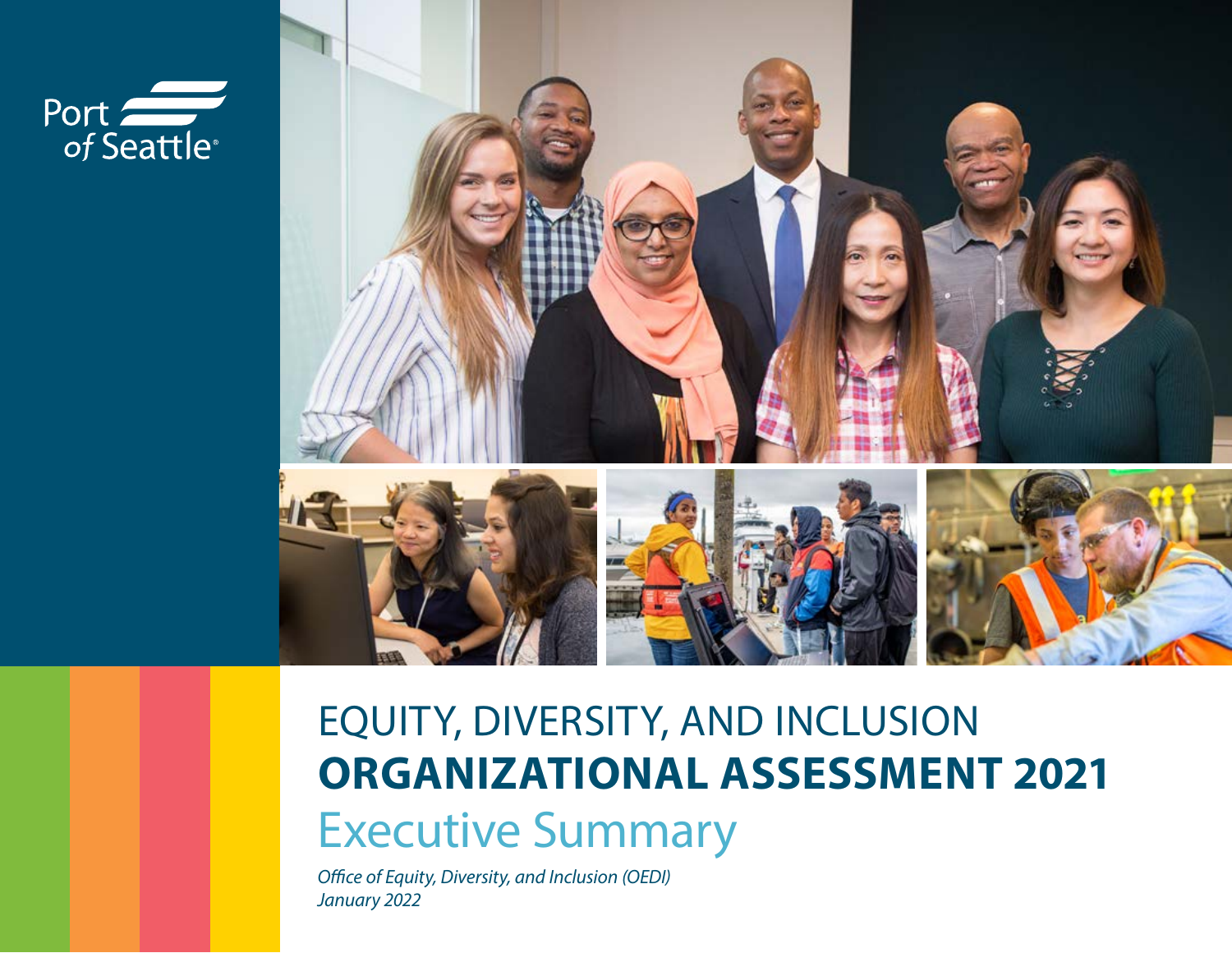## The Port of Seattle exists on Indigenous land.

We acknowledge the ancestral homelands of those who walked here before us and those who still walk here, keeping in mind the integrity of this territory where Native peoples identify as the Duwamish, Suquamish, Snoqualmie, and Puyallup, as well as the tribes of the Muckleshoot, Tulalip, other Coast Salish peoples, and their descendants.

We are grateful to respectfully live and work as guests on these lands with the Coast Salish and Native people who call this home. This land acknowledgment is one small act in the ongoing process of working to be in good relationship with the land and the people of the land.

Tribal Fisherman tends his nets on the Duwamish River, one of the usual and accustomed fishing areas for the Coast Salish Peoples.

– 2 –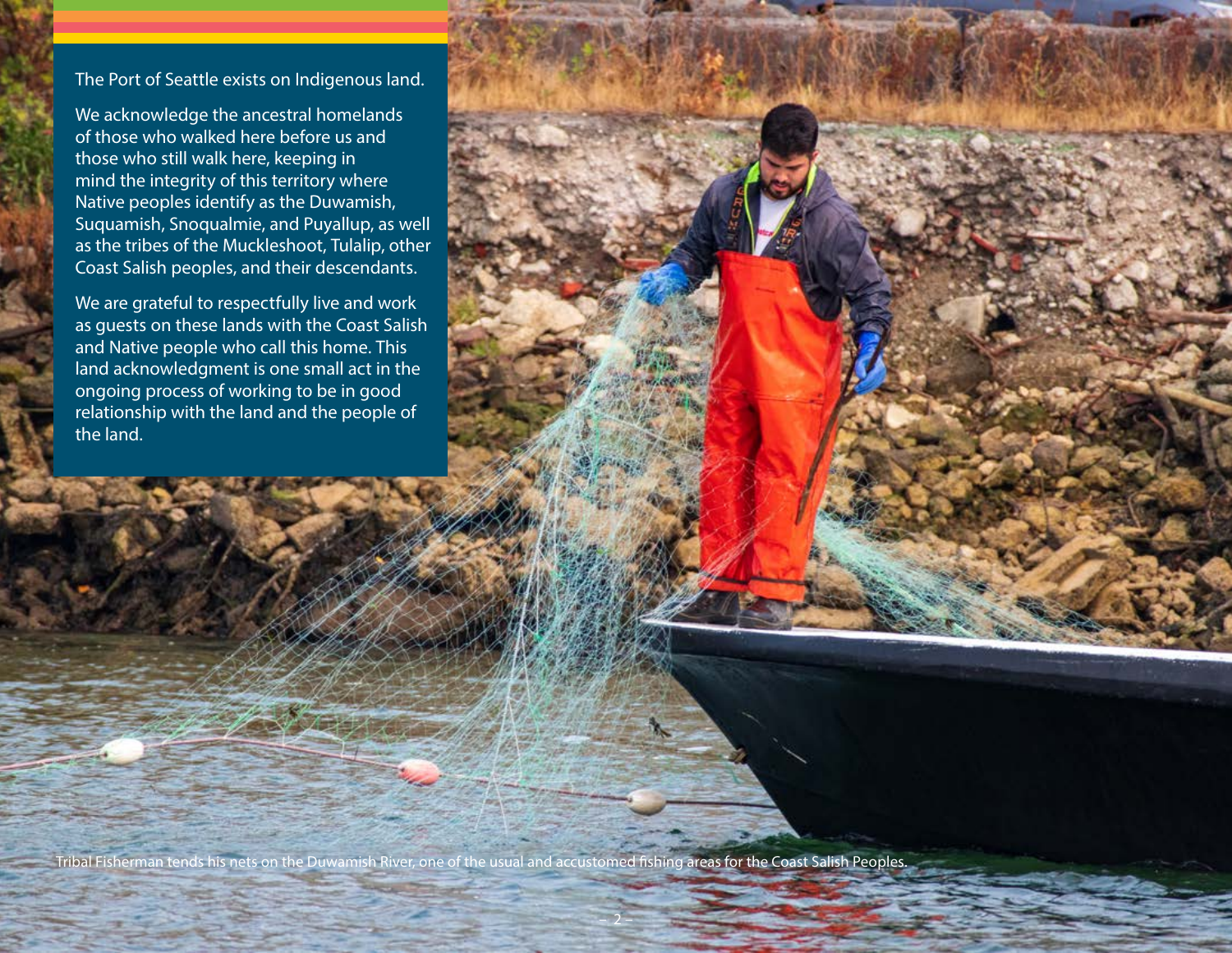The Port of Seattle is committed to working both regionally and nationally to achieve equity and justice for all. The Port recognizes our essential role in building a socially just institution by dismantling the structural barriers that have prevented the full participation of our most marginalized communities.

Since 2017, the Port has stepped up efforts to integrate equity into its work including by creating a standalone Office of Equity, Diversity, and Inclusion (OEDI) in 2019. OEDI's mission is to build capacity across the organization to address institutional oppression and to transform Port policies, practices, and processes. OEDI has used the three-pronged framework outlined in the Port's Equity Strategic Plan to 1) normalize, 2) organize, and 3) operationalize equity Portwide.

Already, OEDI has made major progress in its first few years of existence, from trainings and assessments focused on improving equity within the Port to shaping the implementation of externally facing efforts like the South King County Fund and the development of the Port's Equity Index. However, there is clearly more work to be done, and so, on October 13, 2020, the Port of Seattle Commission adopted Motion 2020-19, known as the Racial Bias & Equity Motion, "[t]o direct the Executive Director to examine Port operations and policies for sources of racial bias and discrimination and to develop programs and policies eliminating inequity in all aspects of the organization." This document reports back on the tasks contained in the Motion.

The findings and recommendations contained in this report draw on input gathered from several employee engagement efforts – ranging from Port-wide initiatives, such as the 2021 Equity Survey, to focused gatherings to solicit feedback from specific groups of employees, like EDI Assessment Listening Sessions. Each of these efforts is described, along with a summary of the results, in the report and its appendices. OEDI also utilized employee feedback to vet and finalize this report document, ensuring that it accurately reflected the inputs received.

The results of this effort are fifteen key issues grouped into six focus areas.

- Workplace Culture
- Operations and Processes
- Employment
- Equity Capacity Building
- Engaging WMBEs and Small Businesses
- Engaging Impacted Communities

Each of these focus areas represent an opportunity to address concerns and make progress in key areas of Port-wide equity. Furthermore, to ensure that the Port turns issues into action, this report lists 50 clear, tangible next steps that can be implemented beginning in 2022, beyond the steps already taken on each of these fronts. The full report contains additional details on each of these recommended actions, including further discussion of the issues and concerns raised by Port employees on each topic as well as existing progress to date on the issues identified.

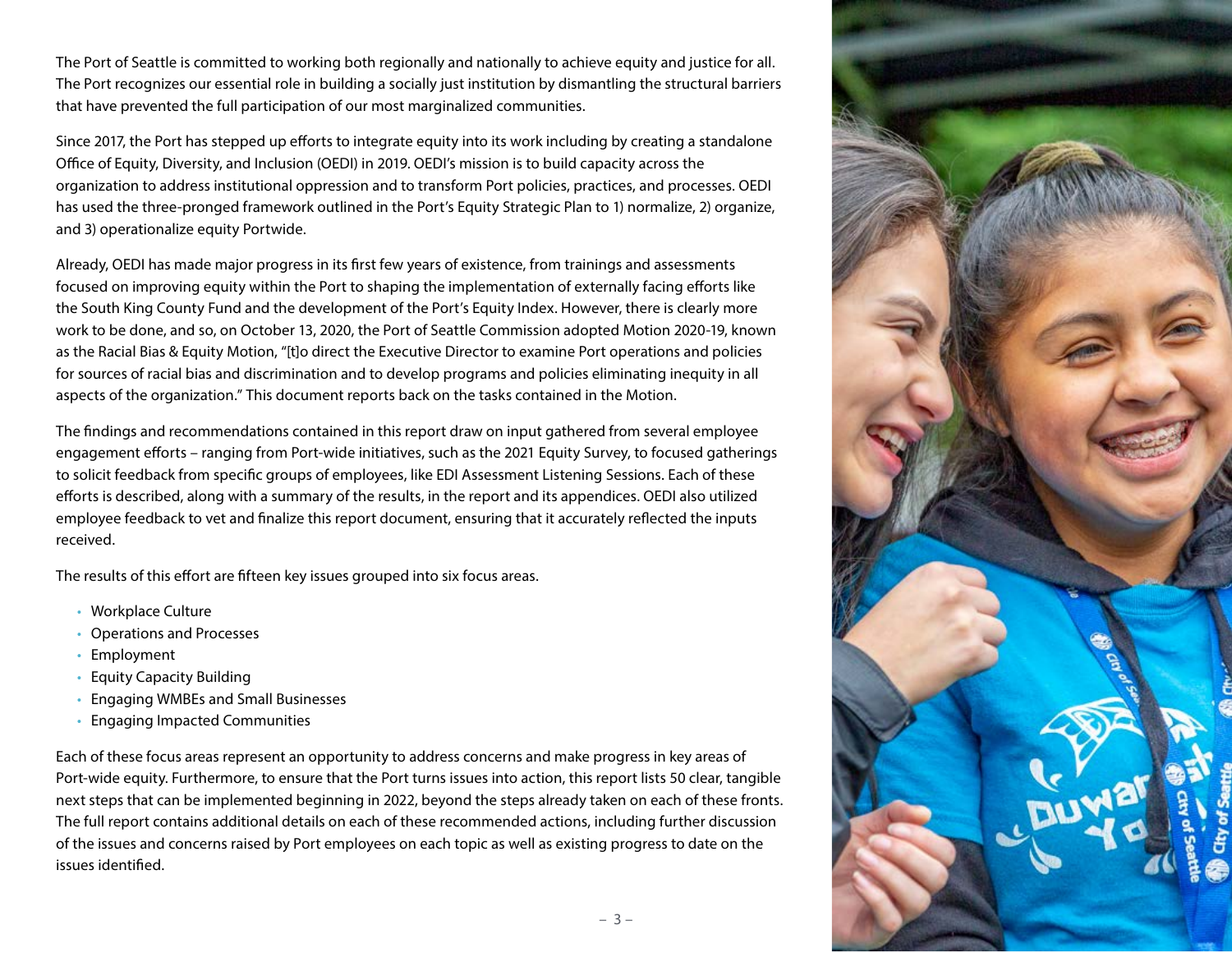Finally, it is critical to note that this report reflects a synthesis of input and key issues expressed by all employees and drawing from multiple sources of evidence as described above. However, the data also indicate that individual experiences of equity, diversity, and inclusion across the Port vary widely.

Specifically, issues and concerns often fall along racial and gender lines, with some employees indicating satisfaction with the status quo and/or less concern, while others face greater barriers, have comparatively greater concerns, and/or are more negatively impacted by racism and other inequities. The latter groups include Black, Indigenous, and people of color (BIPOC), women, and represented employees. As one employee noted, "It's a tale of two Ports."

**Black, Indigenous and People of Color.** A recurrent pattern was that BIPOC employees, especially Black/African American workers, expressed greater concerns about racism and other inequities, across almost all topical issues, whether hiring or compensation or workplace culture. This was especially evidenced in the qualitative data of the Equity Survey.

**Women, with a focus on women of color.** Women employees also shared gender-based concerns across several of the employee engagement activities. In the Equity Survey, for example, respondents called for consideration of other aspects of equity besides race, with gender equity mentioned most often.

**Represented and off-shift workers.** This group of employees expressed unique challenges, including lack of access to professional development opportunities, inadequate support for participation in equity activities from their supervisors, and often not being included in or provided meaningful access to Port-wide equity or professional development activities.

Additionally, *intersectionality compounds inequities.* For example, women of color, or Black represented workers, expressed even greater barriers and inequities. Informed by the experiences of these specific groups, this report intentionally strives to recognize these inequities and take a proactive, racial equity centered approach. In the report, this is done by spotlighting perspectives from these groups, and integrating Recommended Actions specific to these groups throughout the Recommendations.

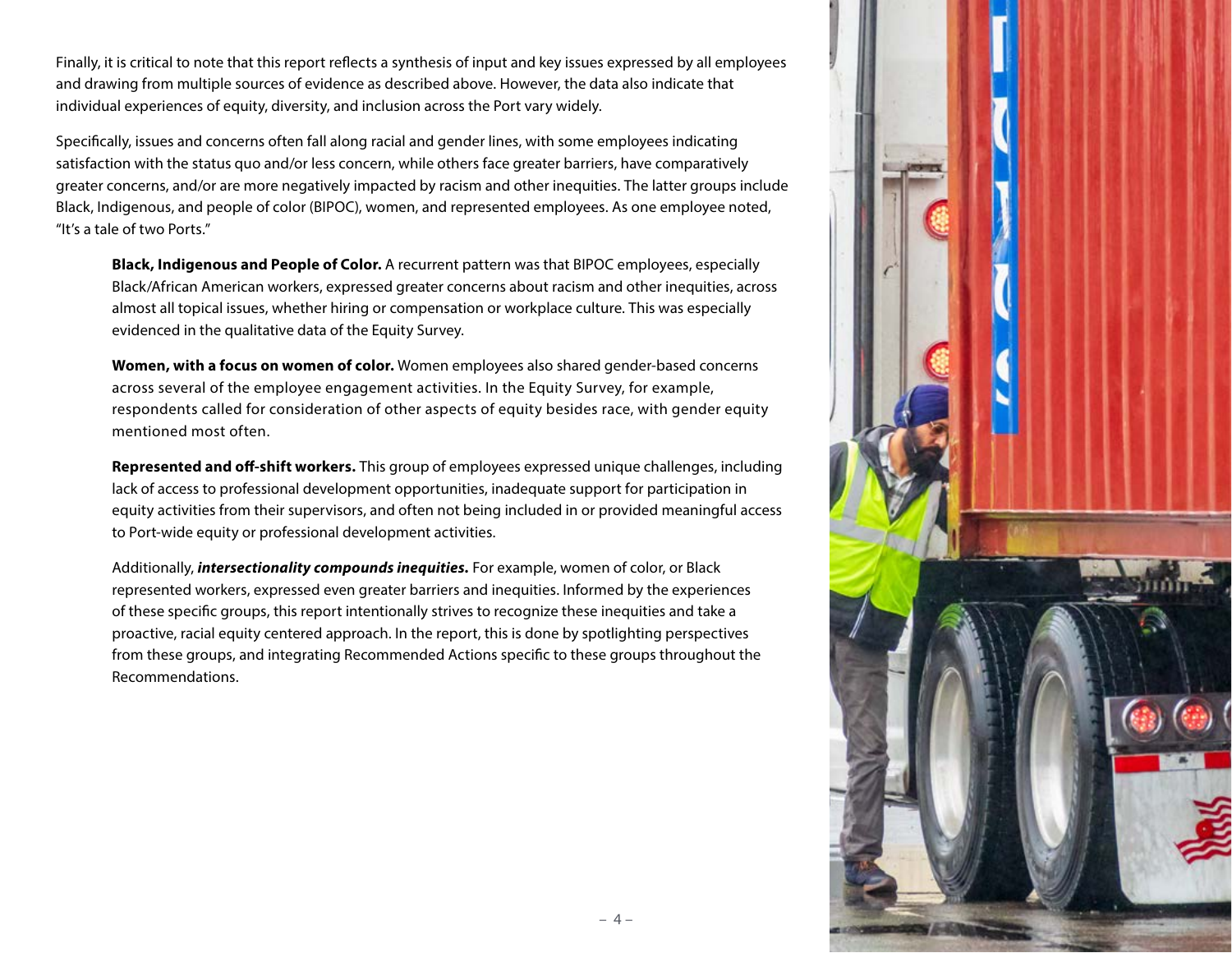**Table of Issues and Recommendations** Fifteen key issues were identified from the various sources of input previously described. These are grouped into six focus areas: Workplace Culture, Operations and Processes, Employment, Equity Capacity Building, Engaging WMBEs and Small Businesses, and Engaging Impacted Communities. These are shown below along with a Summary of Recommended Actions for each issue.

| <b>EQUITY ASSESSMENT FOCUS AREAS, KEY ISSUES AND SUMMARY OF RECOMMENDED ACTIONS</b> |                                                                                            |                                                                                                                                                                                                                                                                                                                                                                                                                                                                                                                                                                                     |  |  |  |
|-------------------------------------------------------------------------------------|--------------------------------------------------------------------------------------------|-------------------------------------------------------------------------------------------------------------------------------------------------------------------------------------------------------------------------------------------------------------------------------------------------------------------------------------------------------------------------------------------------------------------------------------------------------------------------------------------------------------------------------------------------------------------------------------|--|--|--|
| <b>FOCUS AREAS</b>                                                                  | <b>KEY ISSUES</b>                                                                          | <b>SUMMARY OF RECOMMENDED ACTIONS</b>                                                                                                                                                                                                                                                                                                                                                                                                                                                                                                                                               |  |  |  |
| <b>Workplace</b><br><b>Culture</b>                                                  | 1. Inconsistencies in Port-wide vision<br>for and commitment to equity                     | 1. Ongoing racial equity training and development for Port of Seattle's leadership.<br>2. Policy Directive to codify equity<br>3. Continue communication efforts to make information accessible<br>4. OEDI on-site presence at SEA Airport Office Building (AOB) and maritime locations                                                                                                                                                                                                                                                                                             |  |  |  |
|                                                                                     | 2. Lack of open dialog about equity<br>and racism                                          | 5. OEDI continues EDI learning opportunities (e.g., book clubs, caucusing, etc.) to normalize racial equity,<br>including accessible training opportunities for represented and shift employees.<br>6. Language and Meaning Initiative on how to use language that is equitable and inclusive.<br>7. Uplift examples of supervisors and employees who are advancing racial equity.<br>8. Targeted caucuses.<br>9. Strengthen the Change Team's impact.<br>10. Identify and address equity and anti-racism as central to the Port's Special initiative to address anti-black racism. |  |  |  |
|                                                                                     | 3. Lack of BIPOC representation and<br>voice in decision making                            | 11. Each year, ERGs, D&D Council, Change Team, and OEDI review and coordinate annual work plans and<br>priorities including budgeting needs.<br>12. Develop organizational policies, practices, and mechanisms for participation in decision making tailored<br>to specific groups.<br>13. Town Hall briefing for new Commissioners to discuss potential collaboration and partnership.<br>14. Set baseline for, track progress on, and publish data on racial and gender diversity in senior level<br>positions and higher.                                                        |  |  |  |
|                                                                                     | 4. Lack of safety and a fear of<br>retaliation when reporting racism<br>and discrimination | 15. Curriculum and training for supervisors that increases supervisors' comfort with addressing issues of race<br>and gender.<br>16. Training to increase supervisors' awareness of what constitutes retaliation.<br>17. Human Resources to offer training on the fair and consistent application of HR-18 and Code of Conduct policy.                                                                                                                                                                                                                                              |  |  |  |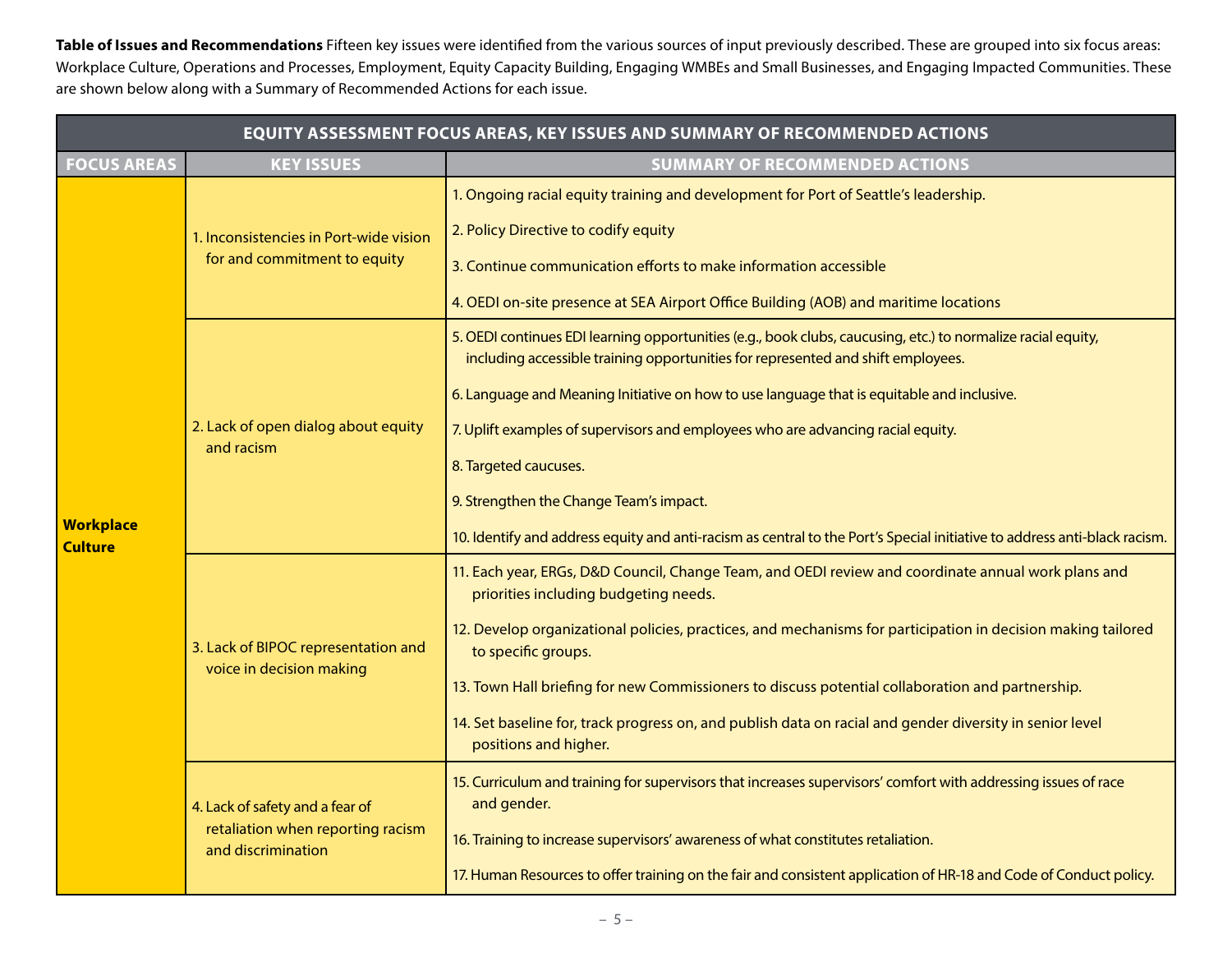| <b>EQUITY ASSESSMENT FOCUS AREAS, KEY ISSUES AND SUMMARY OF RECOMMENDED ACTIONS</b> |                                                                     |                                                                                                                                                                                                                                                                                                                                                                                                                                                                                                                                                                                                                                                                                     |  |  |
|-------------------------------------------------------------------------------------|---------------------------------------------------------------------|-------------------------------------------------------------------------------------------------------------------------------------------------------------------------------------------------------------------------------------------------------------------------------------------------------------------------------------------------------------------------------------------------------------------------------------------------------------------------------------------------------------------------------------------------------------------------------------------------------------------------------------------------------------------------------------|--|--|
| <b>FOCUS AREAS</b>                                                                  | <b>KEY ISSUES</b>                                                   | <b>SUMMARY OF RECOMMENDED ACTIONS</b>                                                                                                                                                                                                                                                                                                                                                                                                                                                                                                                                                                                                                                               |  |  |
| <b>Operations and</b><br><b>Processes</b>                                           | 5. Unclear discrimination<br>reporting process                      | 18. Workplace Responsibility and Employee Relations continue process improvement and report back in 2022.<br>19. Increase communication and clarity about how Workplace Responsibility and Employee Relations<br>processes work.<br>20. Workplace Responsibility and Employee Relations will publish an annual report.<br>21. Title VI reporting issues will be clarified by OEDI, Legal, and Employee Relations.<br>22. Develop a process for consultants and contractors to report issues of discrimination.<br>23. Additional training for represented workers on reporting discrimination.<br>24. Port-wide dialogue about reporting discrimination and manager accountability. |  |  |
|                                                                                     | 6. Gaps in critical role of supervisors <sup>1</sup>                | 25. Executive Director, Commission, Executive Leadership Team lead by example.<br>26. Consistent and on-going messaging from Port leadership to all supervisors about the importance of<br>leaders' accountability toPort values and EDI.<br>27. Foundational EDI training for all new supervisors and additional advanced racial equity training for<br>all supervisors.<br>28. Develop EDI performance goals, competency, and evaluation best practices for all supervisors.                                                                                                                                                                                                      |  |  |
|                                                                                     | 7. Inconsistent integration of equity<br>in key Port-wide processes | 29. Trainings and technical assistance on how to integrate equity into department budgeting processes.<br>30. Training and working group to develop skills, expertise, and capacity on using data with an equity lens.<br>31. Starting in 2022, all departments set annual EDI goals.                                                                                                                                                                                                                                                                                                                                                                                               |  |  |

<sup>1</sup> In this report, "supervisors" includes employees with at least one direct report.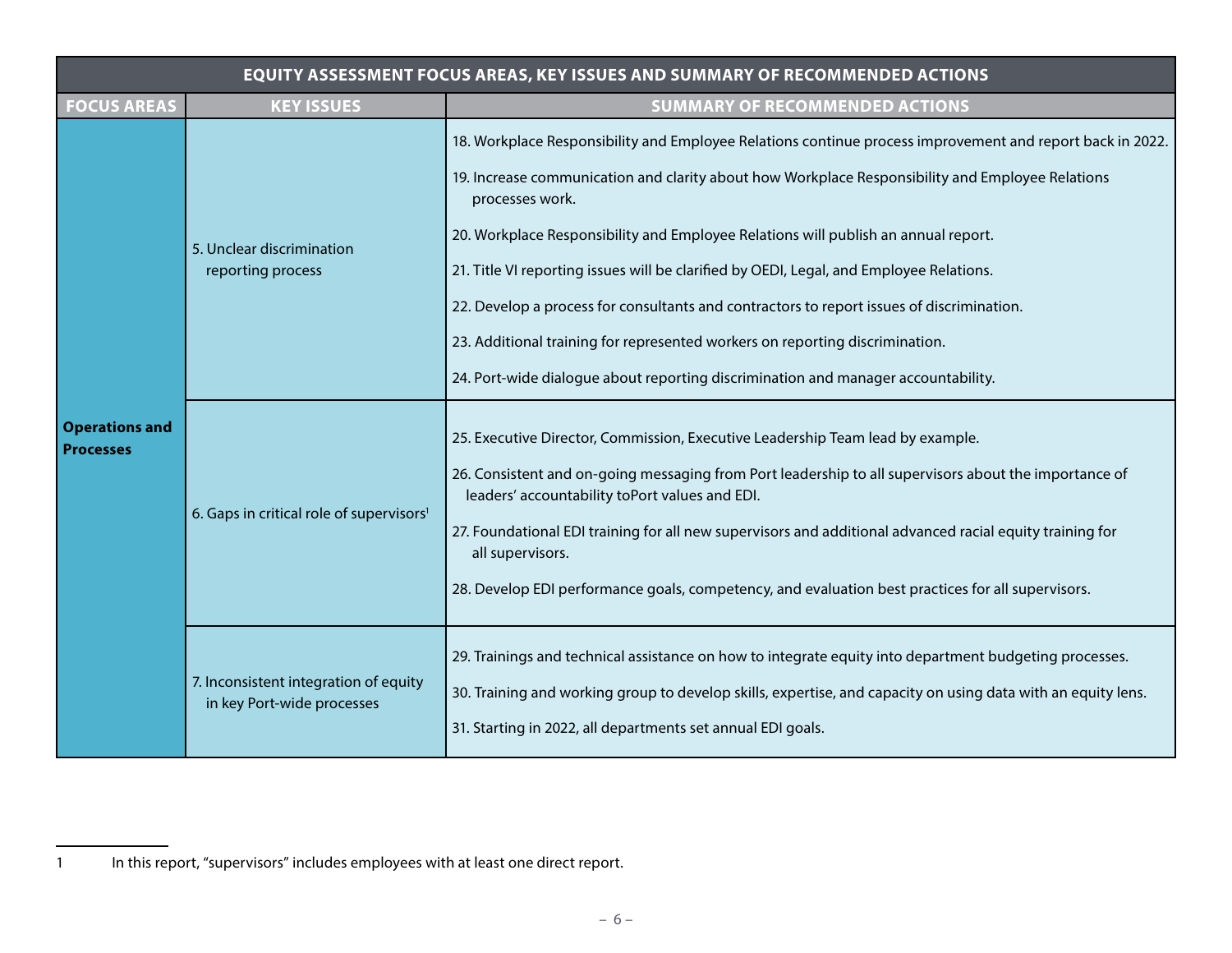| <b>EQUITY ASSESSMENT FOCUS AREAS, KEY ISSUES AND SUMMARY OF RECOMMENDED ACTIONS</b> |                                                             |                                                                                                                                                                                                                                                                                                                                                                                                                                                                                                                        |  |  |  |
|-------------------------------------------------------------------------------------|-------------------------------------------------------------|------------------------------------------------------------------------------------------------------------------------------------------------------------------------------------------------------------------------------------------------------------------------------------------------------------------------------------------------------------------------------------------------------------------------------------------------------------------------------------------------------------------------|--|--|--|
| <b>FOCUS AREAS</b>                                                                  | <b>KEY ISSUES</b>                                           | <b>SUMMARY OF RECOMMENDED ACTIONS</b>                                                                                                                                                                                                                                                                                                                                                                                                                                                                                  |  |  |  |
| <b>Employment</b>                                                                   | 8. Inequities in recruitment, hiring,<br>and qualifications | 32. Integrate equity considerations more deeply into the interview and hiring process.<br>33. Develop system to track equity indicators in hiring processes.<br>34. Increase BIPOC representation in leadership positions.                                                                                                                                                                                                                                                                                             |  |  |  |
|                                                                                     | 9. Inequities in compensation                               | 35. Make salary information more accessible and easier to find.<br>36. Additional work on compensation equity: complete Port-wide analysis, establish a definition and<br>philosophy for pay equity, determine potential remediation, and implement a new pay program.                                                                                                                                                                                                                                                 |  |  |  |
|                                                                                     | 10. Barriers to advancement for<br>internal candidates      | 37. Performance Link goal for all supervisors to provide training and development opportunities to all<br>employees interested in advancing.<br>38. Assess if certain formal education or credentials are needed to perform the essential functions<br>of open jobs.<br>39. Develop system to track promotion of internal candidates.<br>40. Increase staff awareness about the Port's internal mentorship program.<br>41. Improved supervisor training on how to use coaching and mentoring as a management practice. |  |  |  |
| <b>Equity Capacity</b><br><b>Building</b>                                           | 11. Barriers to participation -<br>resources and resistance | 42. Expand equity-related training activities.<br>43. Explore the need to create dedicated funding to support employee participation in EDI efforts, especially<br>for represented workers.<br>44. Explore development of a policy to allow and support employee participation in equity learning activities.                                                                                                                                                                                                          |  |  |  |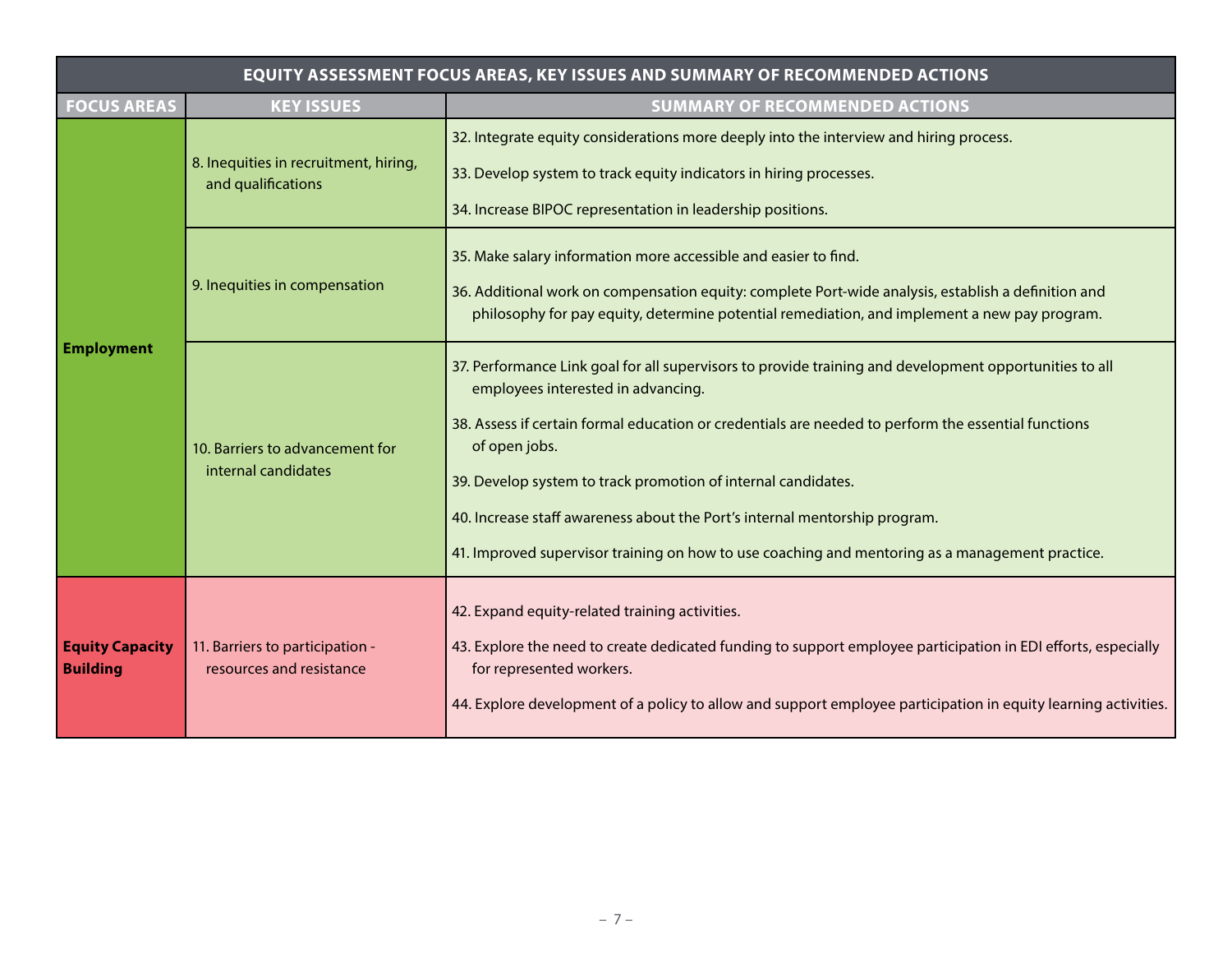| <b>EQUITY ASSESSMENT FOCUS AREAS, KEY ISSUES AND SUMMARY OF RECOMMENDED ACTIONS</b> |                                                                                                       |                                                                                                                                                                                                                                                                                                                                                                                                                                             |  |  |  |
|-------------------------------------------------------------------------------------|-------------------------------------------------------------------------------------------------------|---------------------------------------------------------------------------------------------------------------------------------------------------------------------------------------------------------------------------------------------------------------------------------------------------------------------------------------------------------------------------------------------------------------------------------------------|--|--|--|
| <b>FOCUS AREAS</b>                                                                  | <b>KEY ISSUES</b>                                                                                     | <b>SUMMARY OF RECOMMENDED ACTIONS</b>                                                                                                                                                                                                                                                                                                                                                                                                       |  |  |  |
| <b>Engaging</b><br><b>WMBEs</b><br>and Small<br><b>Businesses</b>                   | 12. Barriers for WMBEs and<br>small businesses                                                        | 45. Assessment of barriers for small businesses and WMBEs to contract with the Port.<br>46. Strengthen internal communication and training about contracting processes with WMBEs and<br>small businesses.                                                                                                                                                                                                                                  |  |  |  |
|                                                                                     | 13. Barriers in procurement processes                                                                 | 47. For all new contracts, add provisions for language services, antiharassment language, and integrate<br>anti-bias video review and discussion in contract evaluation panels.<br>48. Support community partnerships by reducing paperwork, expediting contracts, and creating feedback<br>loops and a dedicated CPO team for CBO engagement.                                                                                              |  |  |  |
| <b>Engaging</b><br><b>Impacted</b><br><b>Communities</b>                            | 14. Lack of empow ered and<br>meaningful ways for external<br>stakeholders to engage with<br>the Port | 49. Continue work to stand up and operationalize the Community Equity Board.<br>50. Create processes and best practices for how the Port engages communities.<br>51. Ongoing training and support to develop employees' skills to navigate power dynamics, build authentic<br>relationships, and engage communities in inclusive, meaningful ways.<br>52. Create dedicated funding to support and remove barriers for community engagement. |  |  |  |
|                                                                                     | 15. Challenging processes for<br>community-based organizations<br>to contract with the Port           | 53. Continue process and system improvements in Port's community investment programs.                                                                                                                                                                                                                                                                                                                                                       |  |  |  |